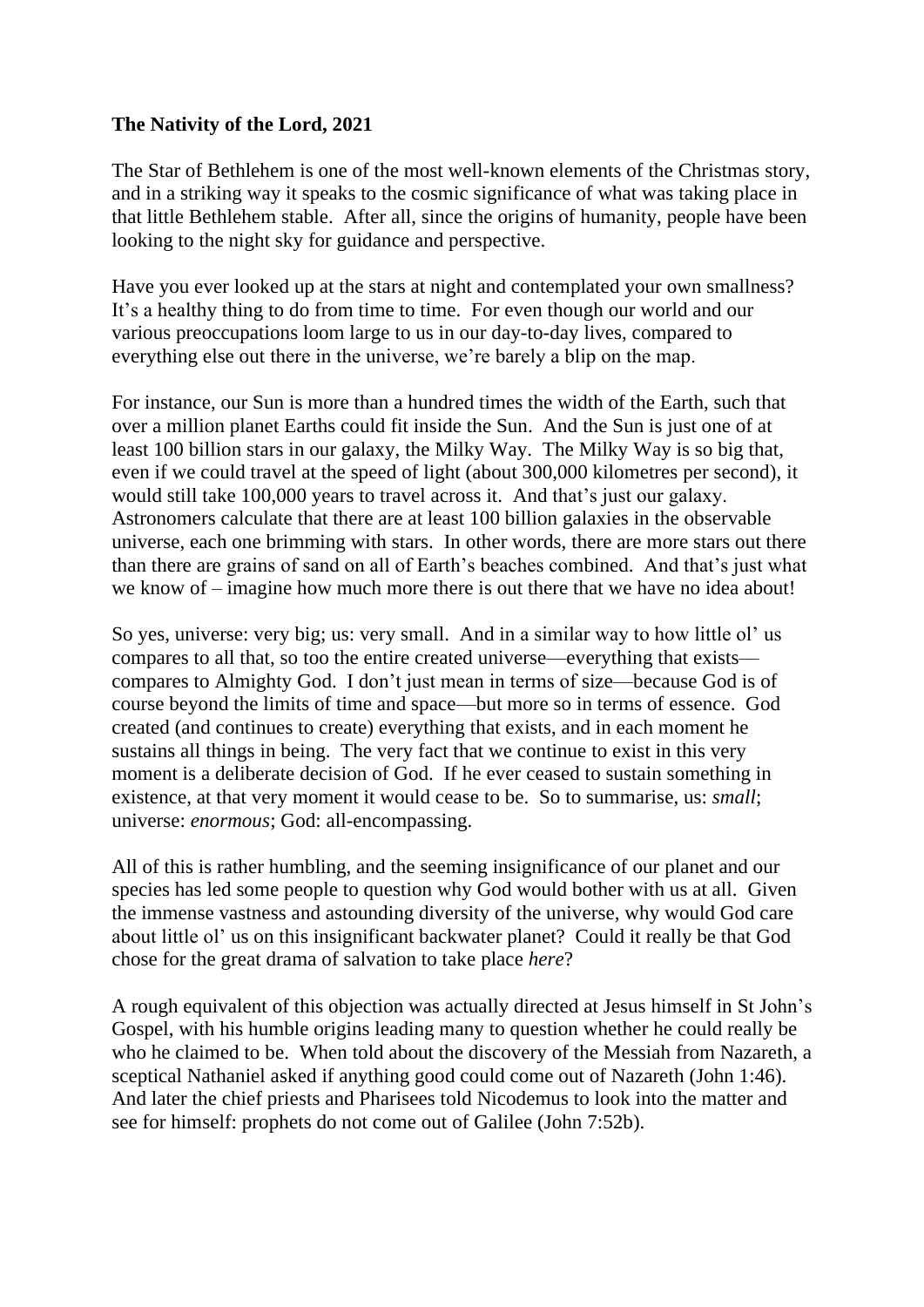And so part of the scandal of Christmas is that we Christians claim that God—the same God who created everything that is out of nothing, and who sustains all of creation at every moment—this same God chose to become a little baby in a seemingly insignificant patch of land, on a far-flung planet in the middle of nowhere. I mean, it might make for a nice story to tell children, but it's patently ridiculous… or so it seems.

Indeed, to this day, the very idea that God Almighty would lower himself to take on human form and become one of us is downright scandalous to Jews, Muslims, and others. The idea of the creator of the universe having body odour and needing to go to the toilet strikes them as being completely beneath his dignity.

And it's true – what we Christians believe about Christmas *is* shocking. It's been domesticated for so long via carols and nativity scenes that its bizarreness often doesn't strike us as much as it perhaps should. The Catholic theologian Hans Urs von Balthasar once put it this way: "Christmas is not an event within history (so much as it is) the invasion of time by *eternity*." The invasion of time by eternity! Almighty God, unbound by the limits of time and space, has entered definitely into human history. It's absolutely remarkable, and scarcely believable. If true, it's the definitive beforeand-after moment, in that afterwards things would never be the same. You can see why Christendom felt compelled to take the birth of Christ as the start of our calendar (at least they made their best guess about when he was born with what they knew at the time).

And for those of us who've grown up in a culture influenced by Christianity, the implications of the Christmas event on how we view the world have been immense. For instance, most people in human history have seen existence as being split into two—the spiritual and the material—with the spiritual world being good and the material world being evil. But if Almighty God was prepared to take on human form and walk among us, he not only affirmed the dignity of our human bodies—that this weak and vulnerable flesh is somehow worthy of God—but he also affirmed the dignity of the entire material world.

For us Catholics, an obvious implication of this is the existence of the sacraments. I mean, if God is all-powerful, he could very easily zap us from above and accomplish what takes place in a baptism, and so forth. But instead he decided to have everyday material elements—things we can see, touch, feel, smell—be his instruments. It's as though God knew that in our weakness we would struggle to believe in things we can't see, and so in his graciousness he has chosen to use worldly, material elements—things like bread and wine and water and oil—as the conduits of the invisible realities taking place. But this only makes sense because God has already affirmed the dignity of the material world through his Incarnation, by becoming a human being.

In a similar way, the Christmas event can be seen as God's way of humbling himself so as to make it easier for us to enter into relationship with him. Rather than being an